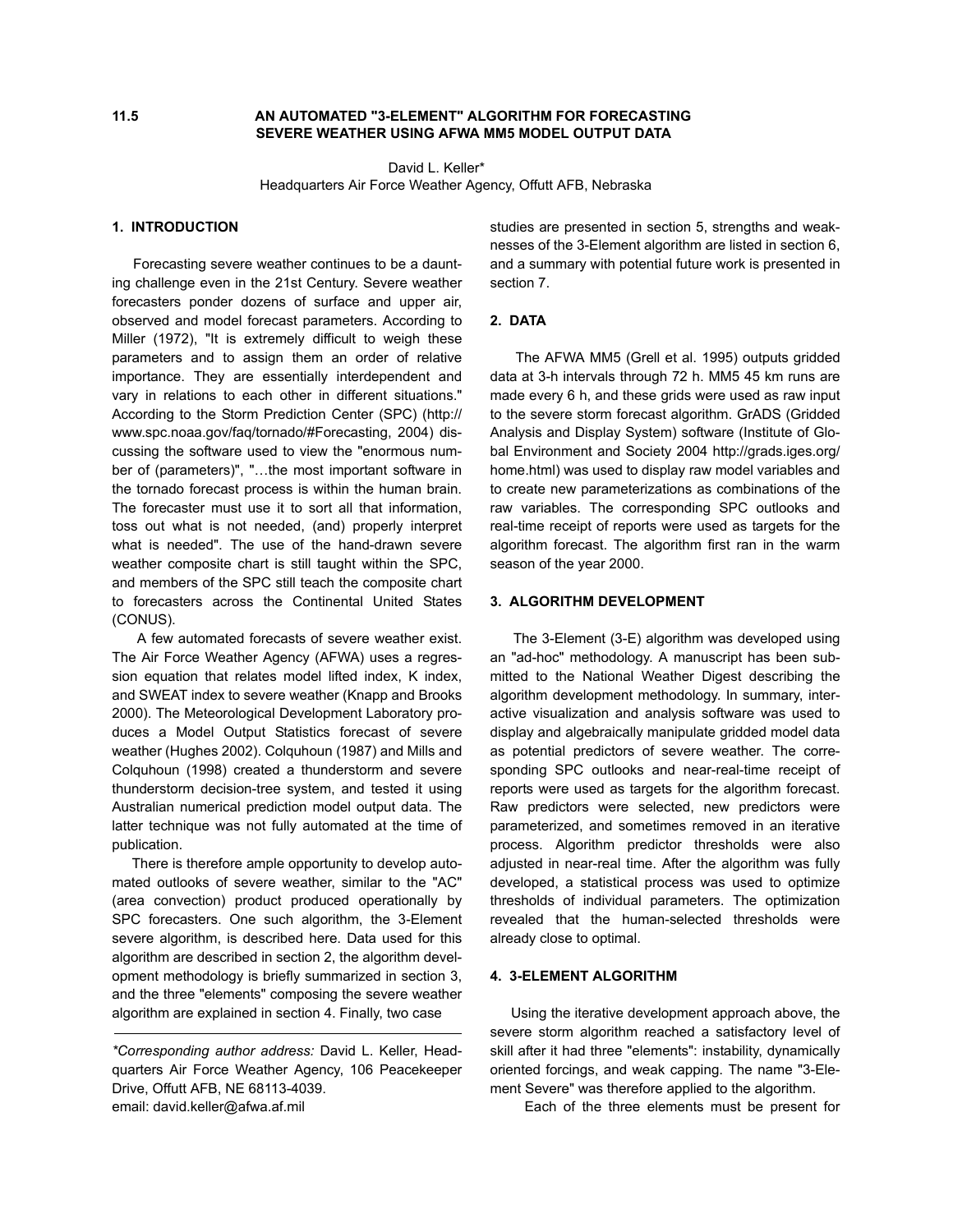severe weather to be forecast. The presence of the instability element can be satisfied when threshold values of any of three stability indices are met. Likewise, the forcing element can be satisfied when any of three separate dynamic process indicators exceed thresholds. The weak cap element consists of two cap indices, either of which can "veto" severe weather if the index indicates a cap is present. The high-level algorithm can be depicted as follows:

## IF (unstable) AND (forcing) AND (weakly capped) THEN (forecast severe)

 The instability element can be satisfied when threshold values of any of the following indices are exceeded: CAPE, lifted index, or total totals. The CAPE index is useful east of the Rockies where high values of CAPE correlate consistently with severe weather. The lifted index is found to be useful in the winter when severe weather occurs with lifted index values as weak as -2 ºC, and CAPE well under 500 J  $kg^{-1}$ . High values of Total Totals are useful in the Rockies, where CAPE and lifted indices are often less unstable than are typical in the rest of the CONUS.

 The forcing element can be satisfied when any of three different forcing mechanisms exceed threshold values. The mechanisms are 850 hPa warm air advection, model 700 hPa upward vertical velocity, and boundary layer average convergence.

 There are two capping indices output by the MM5 post-processor: Convective inhibition, and the AFWA lid strength index. Experimentation showed that both indices should be under threshold values (both weakly capped) before severe weather would occur. That is, if either cap index were over a threshold value, severe weather was unlikely.

 So far, the 3-E algorithm is similar to Colquhoun's method (1987) or Mills and Colquhoun (1998). The 3-E goes beyond the flow-chart, if-then methodology of Colquhoun by allowing any of three different stability indices to satisfy the instability element, and by allowing any of three forcing mechanisms to satisfy the forcing element. Also, a variation to the 3-E was added so that it would work well in the wintertime, because it was unrealistic to expect that single threshold values of stability would work in all cases. The 3-E was developed in the warm season, when instability is high and dynamic forcings are often weak. In the winter season, it was found that weak values of instability were adequate if the forcing was strong. Thus, weaker thresholds of instability parameters were established that allow severe weather to be forecast as long as forcing parameters were present with stronger threshold values. Also, moderate

values of both forcing and instability parameters existing together lead to a forecast of severe weather. The balance of forcing and instability can often be seen in a single case. Frequently the northern part of a storm system is forecast to be severe due to stronger forcing elements, and the southern part of a storm is forecast to be severe due to stronger instability.

 Two filters are currently being tested to reduce false alarms, and appear to do so without missing severe events. The first filter rules out severe weather where the MM5 post-processor value of storm-relative helicity is under  $+20$  J Kg<sup>-1</sup>, and another filter rules out severe weather if the zero to six km shear is under 10 m  $s^{-1}$ .

### **5. CASE STUDIES**

#### **5.1** *Case Study: 30 May 2004*

 A large area of severe weather occurred on this day with a very high density of reports (Fig 1a). The SPC 1300 UTC outlook (valid from 1300 UTC until 1200 UTC the next morning) and the 3-E forecast (from the 0600 UTC MM5 run valid 2100 UTC) (Figs. 1b and 1c) were very similar, and nearly all verifying reports were included in the areal coverage of both forecasts. 3-E forecasts valid later in the day included more area to the east than that shown in Fig. 1c.

 In Fig. 1b, the SPC correctly issued a "high" risk of severe storms, which means that a high density of reports was expected. In Fig. 1c, the 3-E forecast is shaded dark blue where the instability is high (and the forcing parameters are either high or low). The 3-E forecast is shaded light blue when the instability values are low and the forcing parameters have high values. In Figs. 1b and 1c, light blue shading in the north indicates the "dynamic" part of the storm system, where the 3-E forcing terms exceeded high thresholds, and the dark blue shading to the south indicates that the instability terms exceed strong thresholds. There should be no expectation of high or low report density associated with the 3-E forecasts of either color. In addition to the dark and light-blue shadings where 3-E forecasts severe weather, contours of each element are shown on the output image: a green contour where there is instability, a red line delineates the weakly capped area, and a purple line surrounds areas with a forcing element. With this information, forecasters can choose to alter the 3-E forecast if they disagree with the MM5 forecast of a particular element.

 Later in the evening, the 3-E algorithm forecast severe weather that did not occur. By 0600 UTC May 31, the 3-E forecast severe weather from Ohio and West Virginia, southwestward through northern Alabama to the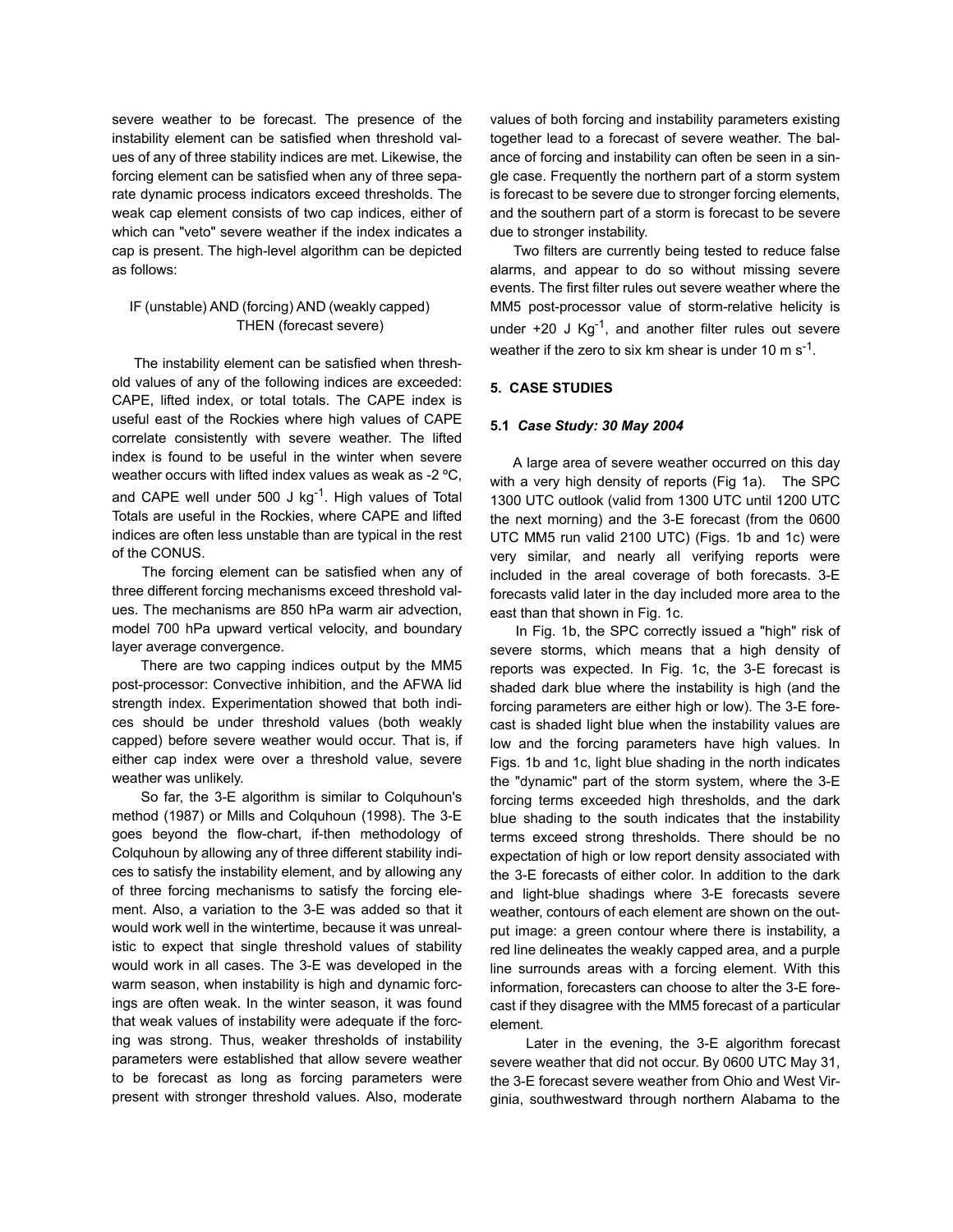Texas Gulf Coast (Fig 1d). The 3-E typically over-forecasts during the nocturnal hours, and over-forecasts somewhat in the Gulf Coast states. In the Texas Gulf Coast area, Rapid Update Cycle analyses showed a trough in the Plains states through all levels of the atmosphere. The 300 hPa jet was 25 m  $s^{-1}$  almost to the Gulf Coast, and moderate wind shear existed as far south as central Texas. 3-E forcing parameters were present: 700 hPa upward velocity, boundary layer convergence, and 850 hPa warm advection. Since all three elements were present: instability, weak capping, and forcing mechanisms, the 3-E algorithm forecast severe weather. Understanding the lack of severe thunderstorms in the Gulf Coast states, in spite of the forecast and observed presence of each of the algorithm's three severe weather elements, is one weakness of the 3-E algorithm that needs to be addressed.

### **5.2** *Case: 27 July 2004*

 Seasonally cool air had pushed into much of the CONUS. Near the edges of the cold air severe weather was possible. The SPC and 3-E forecast severe weather to occur in the Northern Plains and southwestern CONUS. The 27 July 0000 UTC 3-E run additionally forecast severe storms to occur in the Atlantic Coast states, with less severe forecast in that region from the 1200 UTC 3-E run.

 While the SPC never formally forecast severe weather for the Mid-Atlantic states, they did issue a mesoscale convective discussion for Virginia and Maryland early in the day at 1749 UTC, stating that the "*THREAT WILL REMAIN LIMITED ENOUGH THAT A WATCH IS NOT LIKELY.*" The forecaster stated that "*THE PARALLEL NATURE OF UNIDIRECTIONAL SHEAR PROFILES WITH ORIENTATION OF DIFFER-ENTIAL HEATING/CONVECTIVE GENESIS BOUND-ARY EXTENDING FROM SOUTHERN MARYLAND INTO SOUTH-CENTRAL VIRGINIA SUGGESTS THAT IT WILL TAKE A FEW MORE HOURS FOR CONVEC-TION TO ALIGN ITSELF FAVORABLY TO DEEP SHEAR VECTOR AND BEGIN POSING A THREAT FOR ISOLATED DAMAGING WINDS*." Recall that the 3- E forcing element consists of either 850 hPa warm advection, 700 hPa model upward vertical velocity, or average boundary layer convergence. It does not yet take into account any form of wind shear: vertical, speed, or directional. The lack of wind shear would therefore be a valid reason to second-guess the 3-E forecast of severe in this area.

 In the Mid-Atlantic region, a tornado occurred in New Jersey and three wind reports occurred in southeastern Pennsylvania between 2100 and 0000 UTC (Fig. 2a),

where no outlook or watch was issued by the SPC (Fig 2b). The 3-E algorithm did have limited success in the area, depending on the model run-time. The 27 July 0000 UTC 3-E run valid 2100 UTC forecast these events with great accuracy, with a bit of over-forecasting further south (Fig. 2c). The 3-E forcing element (highlighted in Fig. 2d) corresponds fairly well to the area north of the warm front. A forecaster viewing the 3-E forecast should have assumed the severe weather, if it occurred, would be very near the warm front where surface convergence probably was occurring in a locally concentrated area. This is another valid way to second-guess the 3-E algorithm, since it uses only an average boundary layer convergence as a forcing mechanism, which as can be seen in Fig. 2d only corresponds loosely with the location of the surface warm front. The 0600 UTC run valid 2100 UTC (not shown) had severe weather in the area, but not at the exact locations of the severe reports. The 1200 UTC 3-E run decreased the severe forecast to only a few isolated locations, located along the warm front near the location where severe reports occurred (Fig 2e). It is often the case that when the SPC and 3-E forecasts have differences, the verification seems to fall somewhere between the forecasts. That was the case on 27 July, when the SPC under-forecast severe weather in the area, and the 3-E algorithm over-forecast.

 Both forecasts had only moderate success in the Four Corners region, where both forecasts changed somewhat during the day. Various runs of the 3-E algorithm suggested that scattered severe weather would occur over an area larger than the SPC's forecast. However, the area of concentrated reports in Utah was not well indicated by the 3-E forecast. The general location of the SPC severe forecast was good, but the SPC found it necessary to make the area larger during the day. Overall, the SPC and 3-E forecasts were both partly right and partly incorrect.

 Severe storms occurred in the late afternoon and evening in the Dakotas and Nebraska. The SPC forecast later in the day removed Nebraska from the outlook area, which was unfortunately incorrect. The 3-E forecast did not forecast severe weather in Nebraska due to the lack of a forcing element. One of the weaknesses of the 3-E algorithm during the summer months has been the lack of a forcing element when severe weather occurs.

# **6. 3-ELEMENT ALGORITHM STRENGTHS AND WEAKNESSES**

 A lengthy list of 3-E algorithm strengths and weaknesses has been compiled during the four and one-half years that it has been running. One obvious advantage is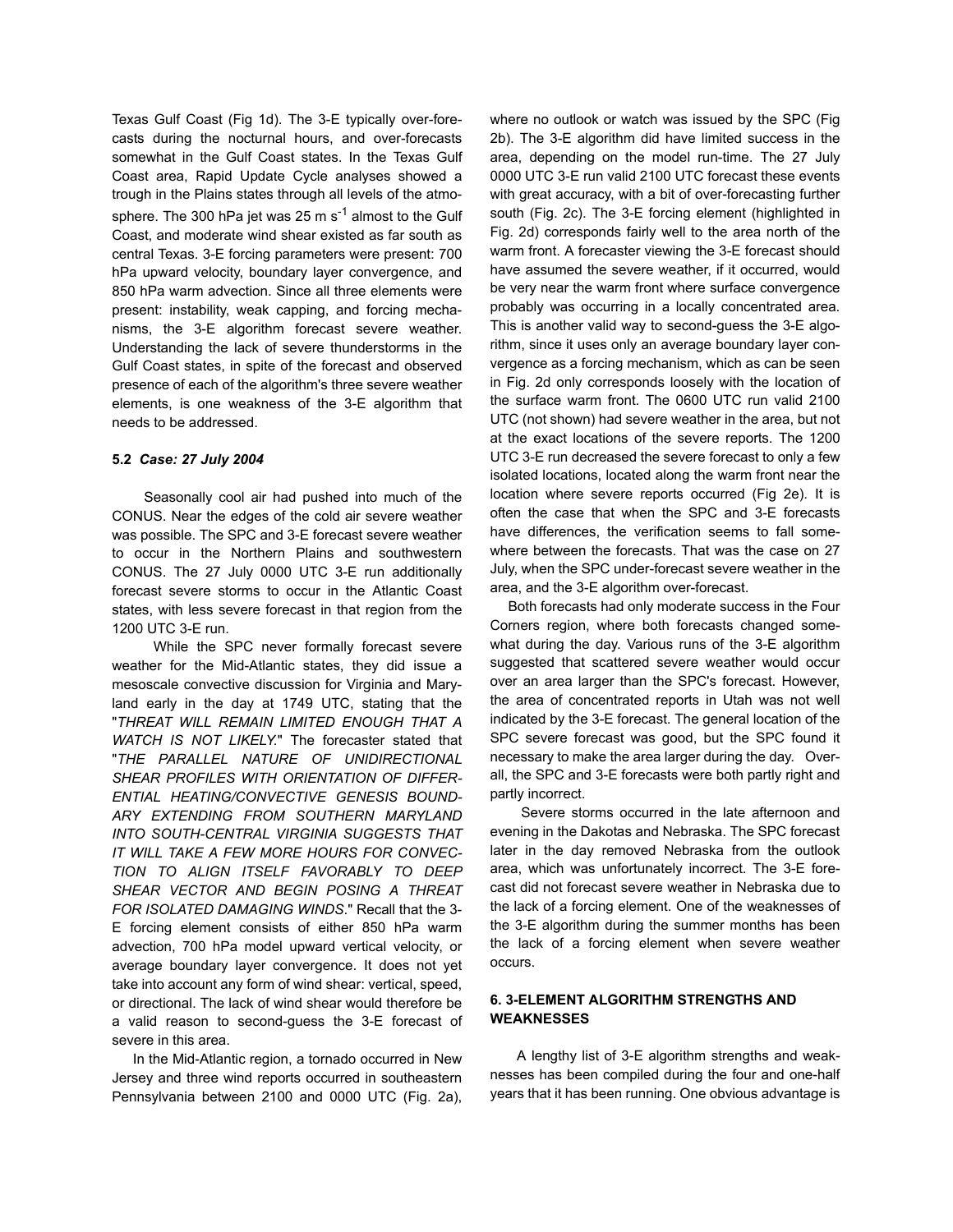that the 3-E program forecasts a snapshot of severe weather every 3 h (at every output time of the AFWA MM5). Highlights of other 3-E algorithm tendencies are listed here.

## **6.1** *3-E Algorithm Strengths*

Some of the known strengths of the 3-E algorithm are as follows:

- Parameters making up the three elements are well forecast spatially and temporally by the MM5. Therefore, severe weather areas forecast by the 3-E algorithm generally move smoothly and consistently across the country
- If one of the three elements is missing, severe weather will probably not occur due to the lack of that element. In other words, the stability, weak cap, and forcing elements are weighted well relative to each other
- Generally over-forecasts with current thresholds, but is mostly consistent in areal coverage with SPC out looks
- Quite good at forecasting location of isolated severe events (the three elements overlap in the correct location)

### **6.2** *3-E Algorithm Weaknesses*

Some of the known 3-E algorithm weaknesses include:

- Over-forecasts during the diurnal minimum time of severe weather (valid 0600, 0900, 1200, 1500 UTC)
- Over-forecasts in the Pacific Northwest and Rockies
- Severe weather reports are often further to the northeast than forecast by the algorithm
- Time of initiation is not a strong point
- Does not have surface T, Td, or explicit terrain effects

### **7. SUMMARY AND FUTURE WORK**

 The 3-Element severe weather algorithm has been running automatically at AFWA since the summer of the year 2000. Currently, the 3-E forecast is posted in nearreal time to http://wxforecasting.org/keller/3e.html. According to the 3-E algorithm, three weather elements are needed for severe weather: instability, forcing, and weak capping. If the complex skill of severe storm forecasting can be described by three elements, the 3-E algorithm appears to be the best description to date of three basic components necessary for severe weather. It is hoped that the 3-E algorithm is a good framework from which to develop more sophisticated automated forecasts of severe weather.

 In the future it will be necessary to determine if additional information added to the algorithm can fit into the "3-Element" methodology. Perhaps there should be 4 or 5 elements or many more. Keller (2004) describes a corresponding program that forecasts lightning with good skill. It is likely that lessons learned from that algorithm can be applied to the severe forecasting problem. One straightforward experiment would be to compare the lightning forecast to the severe weather forecast. If the lightning forecast can be trusted, then severe weather could be ruled out where lightning is not forecast.

# **8. REFERENCES**

- Colquhoun, J. R., 1987: A decision tree method of fore casting thunderstorms, severe thunderstorms and tor nadoes. *Wea. Forecasting*, **2**, No. 4, pp. 337-345.
- Grell, G. A., J. Dudhia and D. R. Stauffer, 1995: A description of the Fifth Generation Penn State/NCAR Mesoscale Model (MM5). NCAR Tech. Note NCAR TN-398-STR, 122 pp.
- Hughes, K. K., 2002: Automated gridded forecast guid ance for thunderstorms and severe local storms based on the Eta model. Preprints, 19th Conf. on Weather Analysis and Forecasting, San Antonio, TX, Amer. Meteor. Soc., J19-J22.
- Institute of Global Environment and Society. Retrieved July 2004.
- Keller, D. L., 2004: "Forecasting cloud-to-ground light ning data with AFWA-MM5 model data using the "Bolt Of Lightning Technique" (BOLT) algorithm. Preprints, 22nd Conf. on Severe Local Storms. Hyannis, MA, Amer. Meteor. Soc., CD-ROM P8.4.
- Knapp, D. I., and G. R. Brooks, 2000: Use of a new thun derstorm potential index for 12-hour forecasts using mesoscale model data. Preprint, 9th Conf. on Avia tion, Range, and Aerospace Meteorology. J54-58
- Miller, R.C., 1972: Notes on analysis and severe storm forecasting procedures of the Air Force Global Weather Center. AWS Technical Report 200 (Rev.), Headquarters, Air Weather Service, Scott AFB, IL, 106 pp.
- Mills, G. A., and J. R. Colquhoun, 1998: Objective predic tion of severe thunderstorm environments: Prelimi nary results linking a decision tree with an operational regional NWP model. *Wea. and Forecasting*, **13**, 1078-1092.
- Storm Prediction Center, 2004. Retrieved July 2004.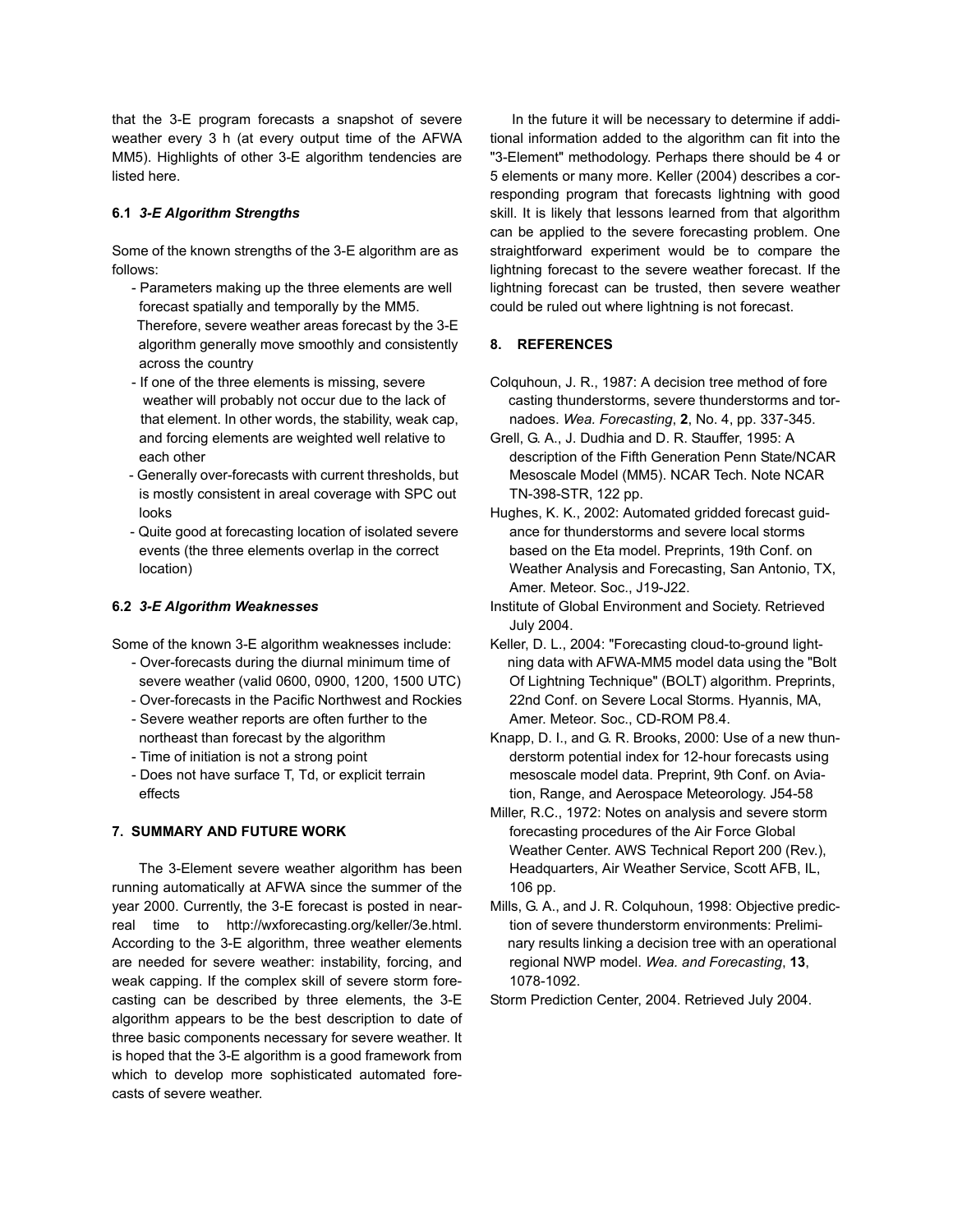

Fig 1. a) May 30, 2004 Storm Reports; b) SPC 1300 UTC outlook; c) 3-E 0000 UTC run valid 21 UTC. Severe area shaded, the three elements are contoured; d) 3-E 0000 UTC run valid 0600 UTC the next day.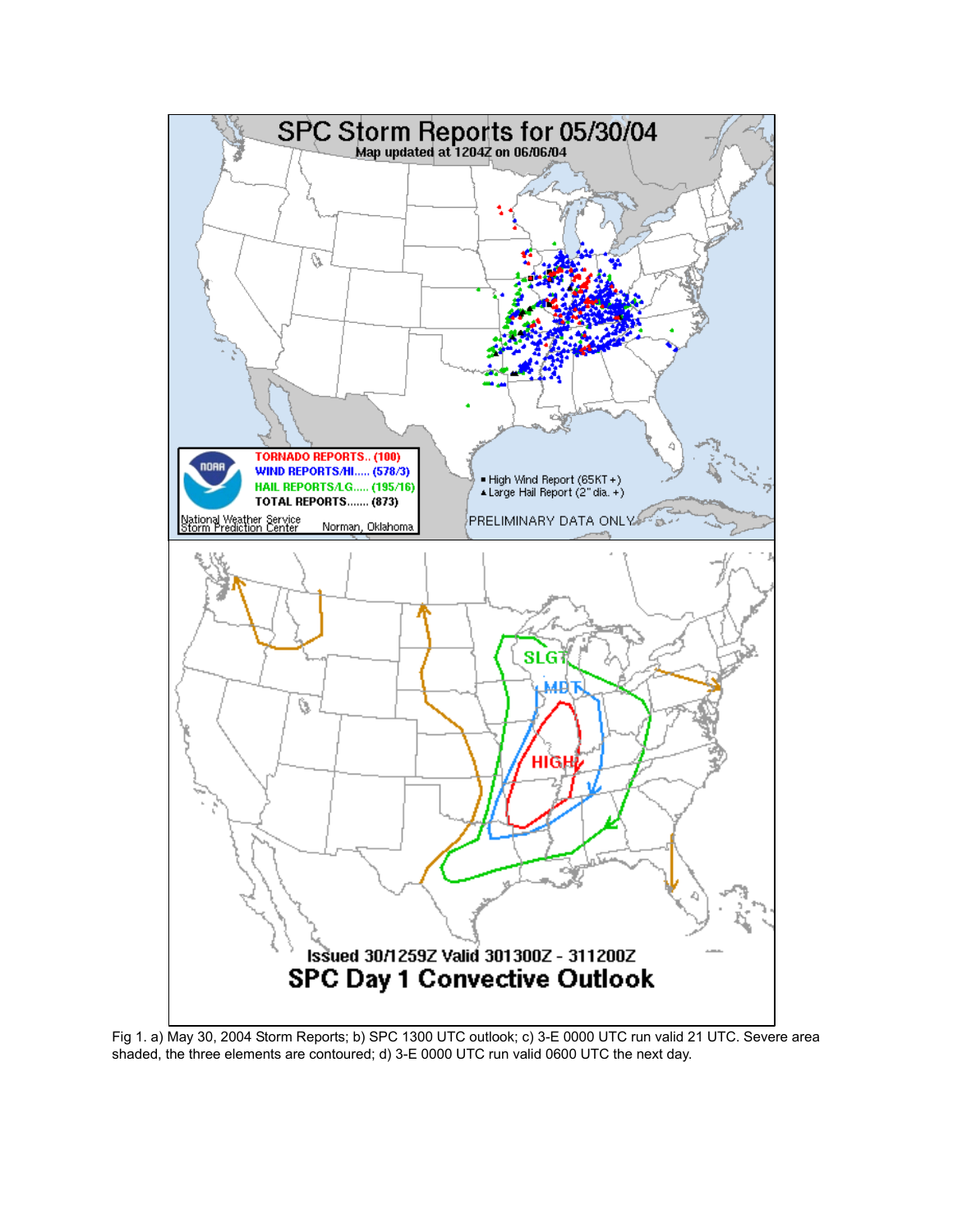

Fig. 1. (continued)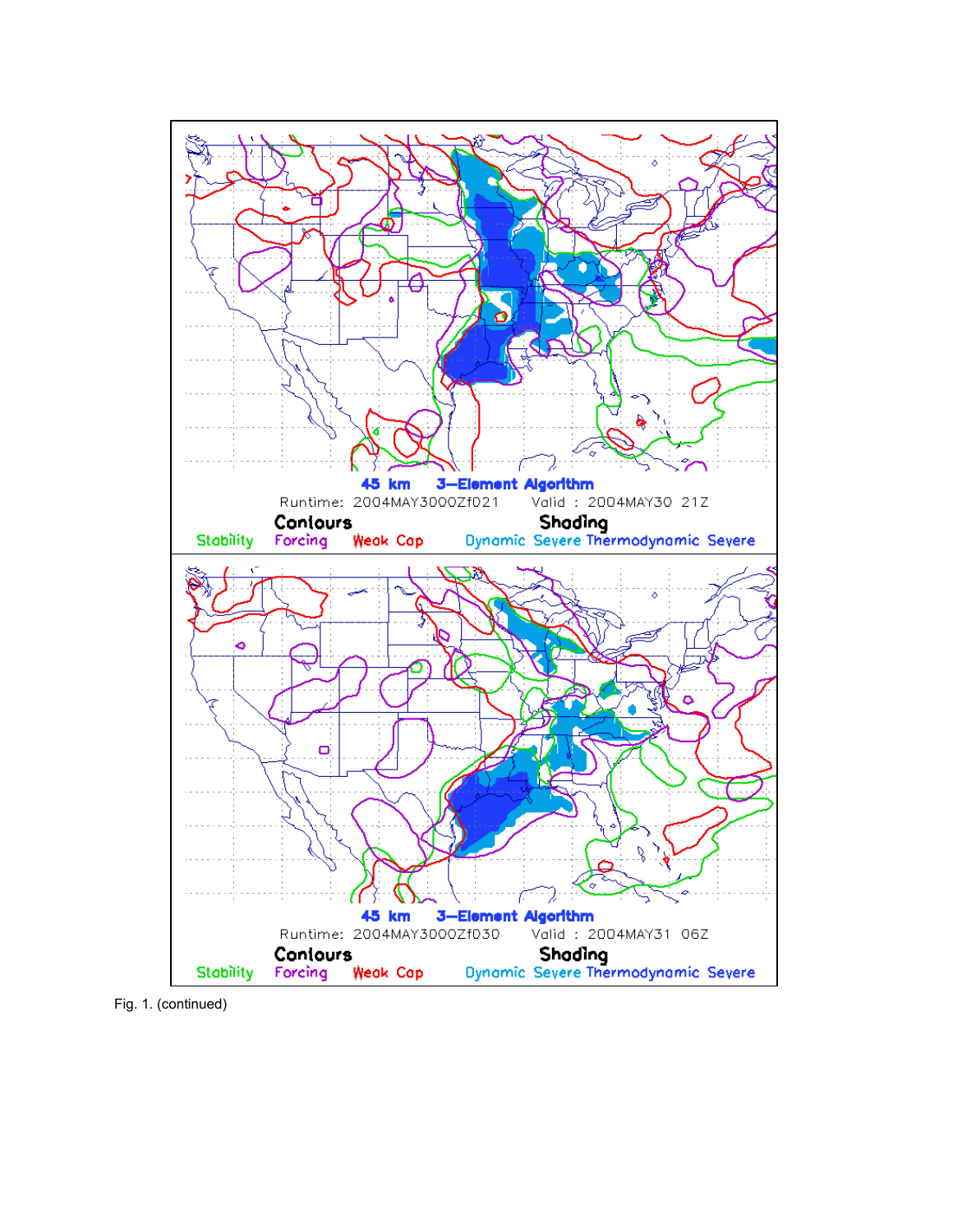

Fig 2. a) July 27, 2004 Storm Reports; b) SPC 1300 UTC outlook; c) 3-E 0600 UTC run valid 2100 UTC. Severe forecast is shaded, the three elements are contoured; d) 3-E close-up of PA/NJ area, with forcing element (purple line) emphasized; e) 3-E 1200 UTC forecast valid 2100 UTC, close-up of PA/NJ area